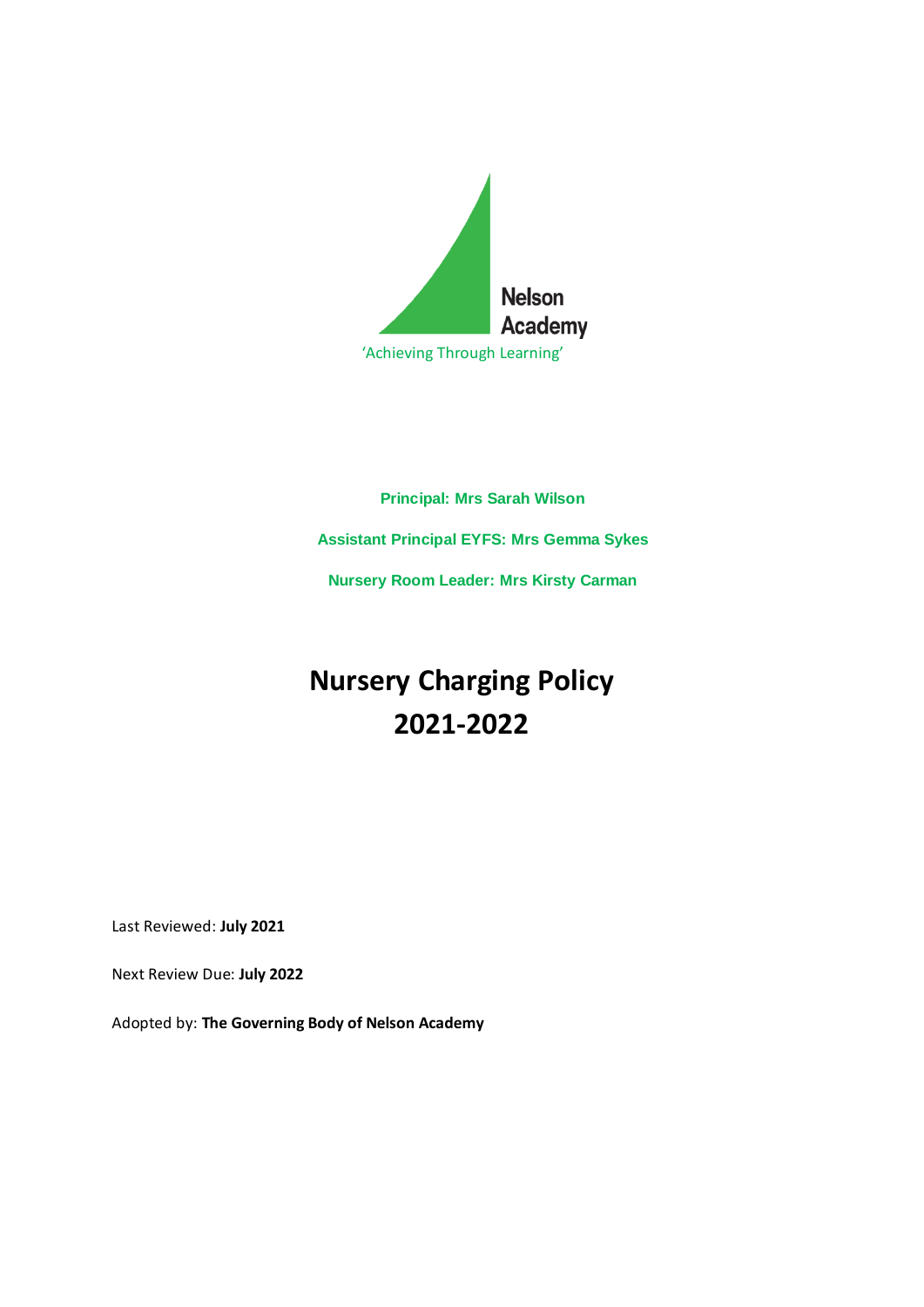

#### **Charging Policy 2021-2022**

#### **Nelson Academy Nursery**

Nelson Academy Nursery supports the entitlement to free 15-hour early years provision for 3 & 4 year olds. In addition, we also offer the 30-hour free childcare to those families who meet the criteria.

Universal free 15 hours (or 30 hours) provision is available from the term following a child's third birthday up until they reach the compulsory school age, for every child, irrespective of background or family circumstances.

Regulations prescribe that children become eligible for free early years provision on the dates set out below:

| A child born in the period                             | Will become eligible for a free place                     |
|--------------------------------------------------------|-----------------------------------------------------------|
| $1st$ April to 31 <sup>st</sup> August                 | 1st September following child's 3rd                       |
|                                                        | Birthday (Autumn school term)                             |
| 1 <sup>st</sup> September to 31 <sup>st</sup> December | 1 <sup>st</sup> January following child's 3 <sup>rd</sup> |
|                                                        | Birthday (Spring school term)                             |
| $1st$ January to $31st$ March                          | 1 <sup>st</sup> April following child's 3 <sup>rd</sup>   |
|                                                        | Birthday (Summer school term)                             |

We provide wrap around day-care for pupils attending Nelson Academy Nursery and this is chargeable in line with our extended services charging policy.

#### **Equalities Implications**

- The opportunity of on-site wrap around care will help enhance children's wellbeing and achievements promoting secure foundations for future learning and life.
- The provision of quality nursery places for 3 and 4 year olds will help parents to return to work, education and training. This will support families in reducing the impact of poverty.

**Policy Aims**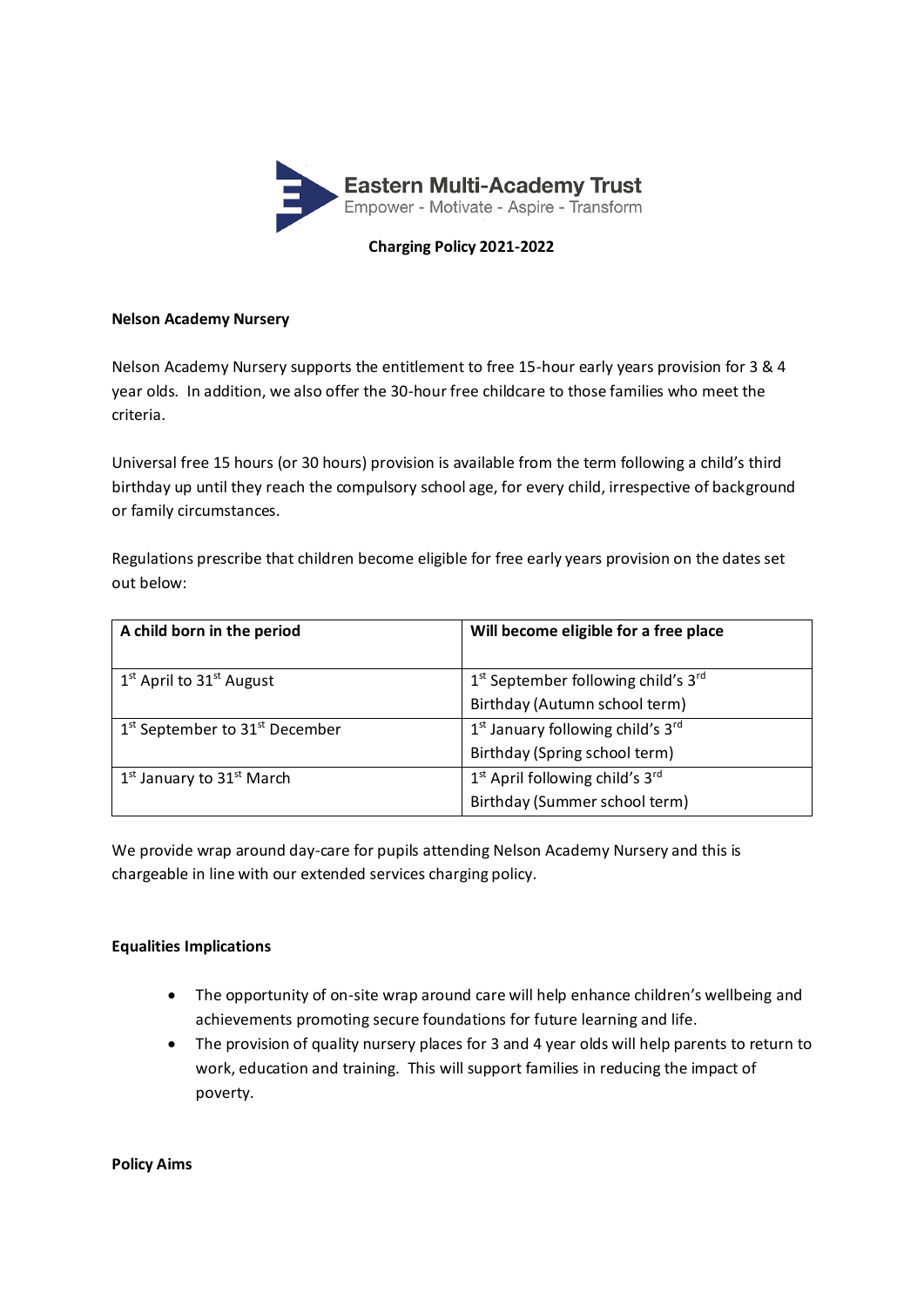- Ensure our charges are fair and affordable
- Review all charges regularly
- All parents/carers will be given notice of increased charges in the term prior to its effective date
- The primary objective of any monetary increase is made to sustain the nursery
- We will be aware of the charges made by other nursery providers
- The governments free entitlement which covers 15 hours per week, over a minimum of 38 weeks, will be maintained at all times subject to session availability
- The governments free entitlement which covers 30 hours per week, for those parents that meet the criteria, over a minimum of 38 weeks, will be maintained at all times subject to session availability
- Ensure that the childcare we offer is flexible and meets the needs of the working parents
- Ensure parents can easily identify on their invoice what charges are in relation to the additional hours from their free provision Child care charges. The invoice will be itemised to provide clear and transparent information concerning the charge as agreed in the parent contract. It will allow parents/carers to see that the entitlement is received completely free of charge and understand the additional fees that have been applied. Detailed receipts will be issued for all cash, cheque or BACS payments.
- Childcare provision will be available from 9:00am to 3:00pm, five days per week.
- Parents are not obliged to purchase additional hours or pay lunchtime charges in order to secure free provision
- The charging policy covers children accessing day care additional to the Early Years Foundation Stage funded education
- No charge can be made for the Early Years Foundation Stage funded education place of 15 hours per week, but parents/carers can purchase additional childcare provision where available
- No charge can be made for the Early Years Foundation Stage funded education place of 30 hours per week for those children whose parents are entitled, but parents/carers can purchase additional childcare provision where available.

# **Application for a Nursery Place**

It is recommended that places at Nelson Academy Nursery are applied for at least 12 months prior to the date of required commencement.

As part of the registration process you will be asked to complete a Nursery Admissions Form. The parent/carer will also be asked to provide documentation to evidence their child's date of birth. This is to confirm that they have reached the eligible age for the free entitlement. A copy of this document will be retained. This will be stored securely and destroyed when there is no longer a good reason to keep the data.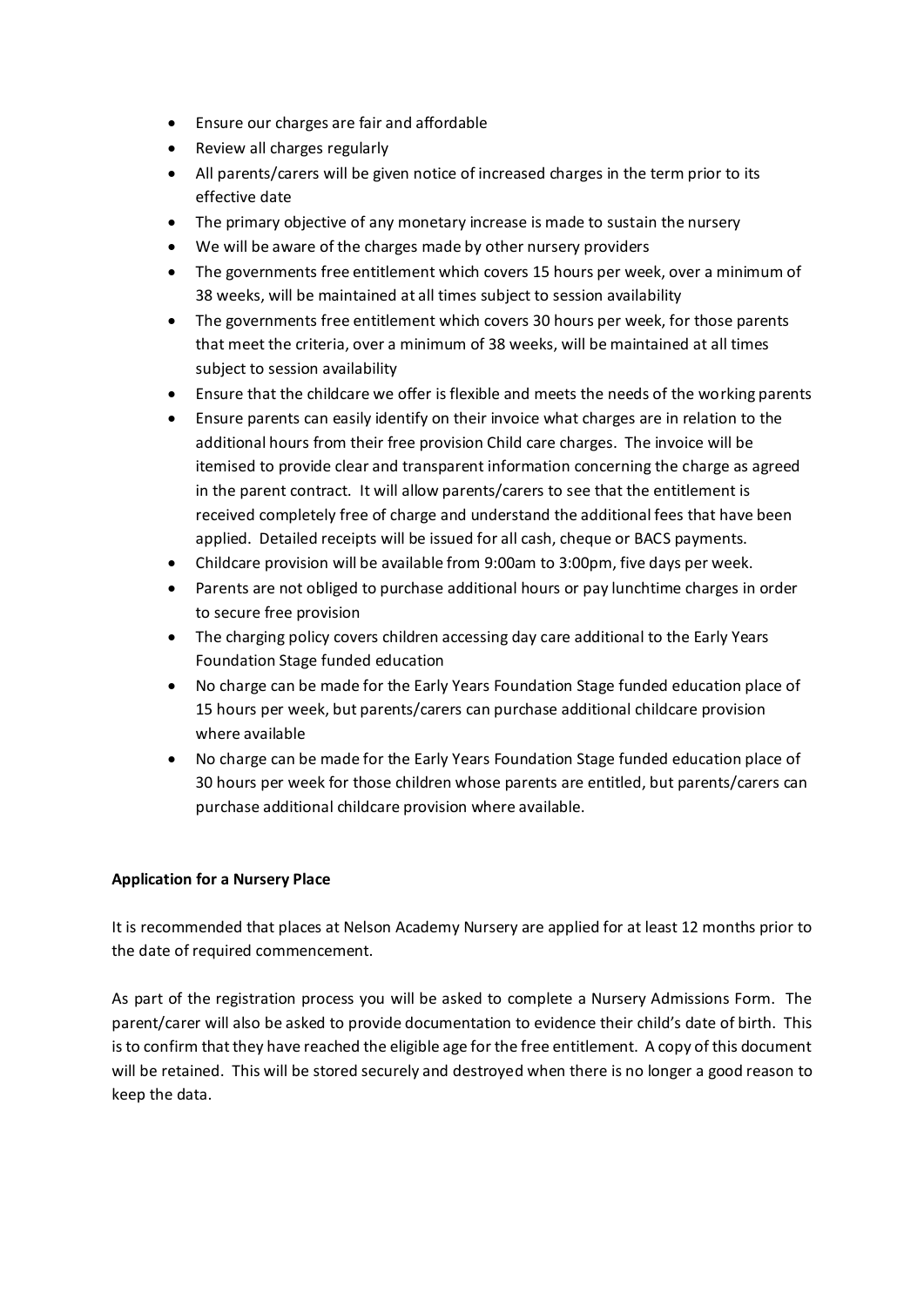The Admission Policy is issued to all families as part of the registration process. It is also available on [www.nelsonacademy.co.uk,](http://www.nelsonacademy.co.uk/) under the about us drop down menu. If you click the link to the policies we adopt from the Eastern Multi Academy Trust, the policies are displayed in alphabetical order.

Early Education is offered to families 38 weeks of the year. The funded hours can be claimed up to a maximum of 30 hours if eligible, or 15 hours.

| Monday    | $9:00am - 3:00pm$ |
|-----------|-------------------|
| Tuesday   | $9:00am - 3:00pm$ |
| Wednesday | $9:00am - 3:00pm$ |
| Thursday  | $9:00am - 3:00pm$ |
| Friday    | $9:00am - 3:00pm$ |

Early Education is offered within the national parameters:

- No session to be longer than 10 hours
- No minimum session length (subject to the requirements of registration on the Ofsted Early Years Register)
- Not before 6:00am or after 8:00pm
- A maximum of two sites in a single day
- Government funding is intended to cover the cost to deliver 15 or 30 hours a week of free, high quality, flexible childcare only. It is not intended to cover the cost of meals, consumables, additional hours or additional services.
- The free entitlements will be delivered consistently so that all children accessing any of the free entitlements will receive the same quality and access to provision, regardless of whether they opt to pay for optional hours, services, meals or consumables.

We aim to identify all children that may attract additional funding such as EYPP, DAF and SEND Inclusion Fund and any locally available funding streams with a view to submit a claim/application to support and improve their outcomes. You may wish to discuss this further with our SENCO, Jo Airdrie.

Please refer to the SEND/Inclusion Policy concerning the SEND support on offer to children and how we support families to choose the right setting for their child with SEND.

#### **Pricing Structure**

Payment in advance is required on the first day of each half-term for any additional hours over and above the 15/30 hours per week free entitlement.

Parents and carers will not be charged a top up fee to recover income where the setting's hourly rate is greater than the rate we receive from the local authority.

| - -<br>$\overline{\phantom{0}}$<br>. .<br>Wednesday<br>unesdav<br>hursdav<br>ivir<br>onuav<br>. .udV<br>Juu |
|-------------------------------------------------------------------------------------------------------------|
|-------------------------------------------------------------------------------------------------------------|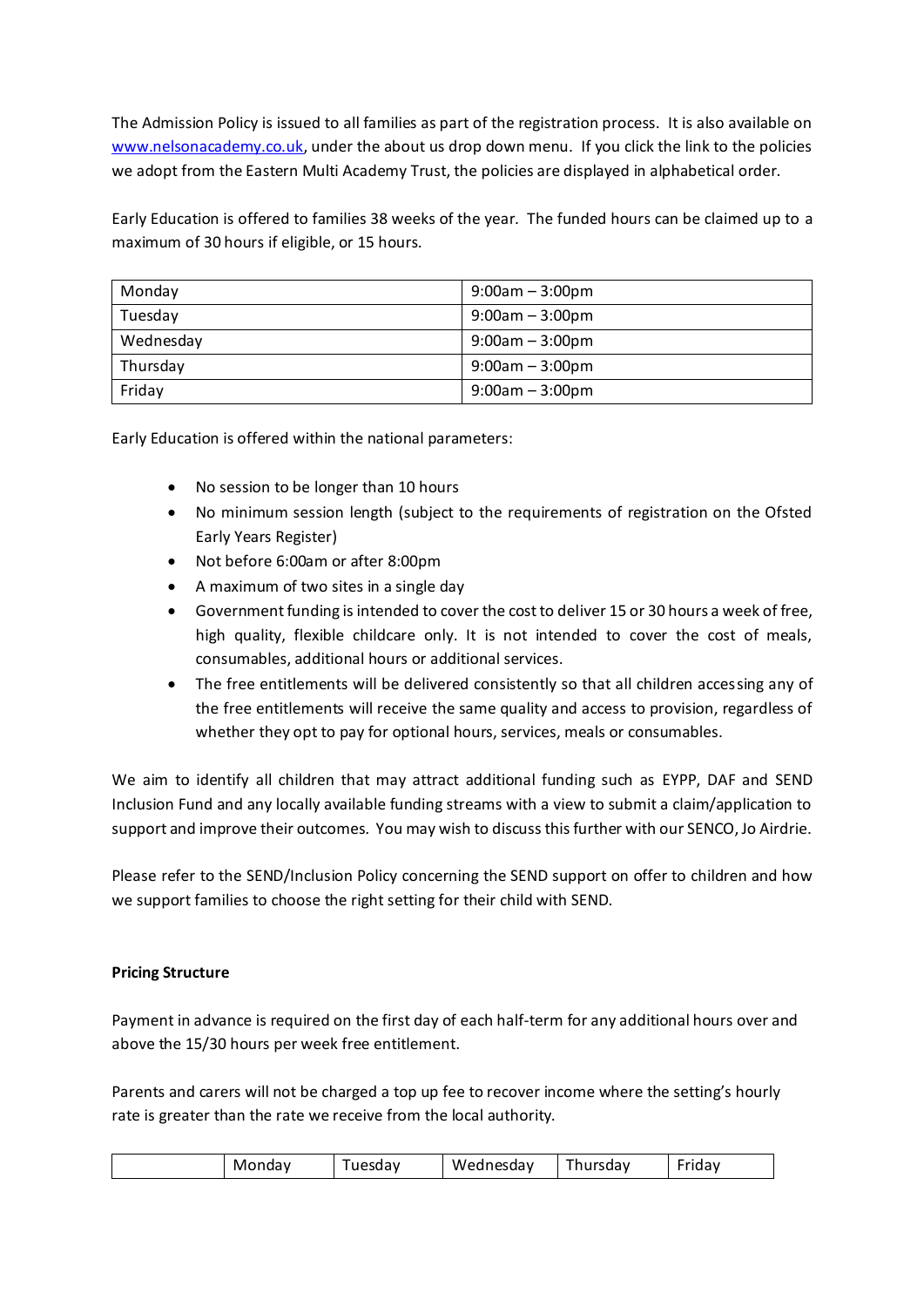| Morning   | $9:00am -$          | $9:00am -$          | $9:00am -$          | $9:00am -$          | $9:00am -$          |
|-----------|---------------------|---------------------|---------------------|---------------------|---------------------|
|           | 12:00pm             | 12:00pm             | 12:00pm             | 12:00pm             | 12:00pm             |
| Afternoon | $12:00 \text{pm} -$ | $12:00 \text{pm} -$ | $12:00 \text{pm} -$ | $12:00 \text{pm} -$ | $12:00 \text{pm} -$ |
|           | $3:00p$ m           | $3:00p$ m           | $3:00p$ m           | $3:00p$ m           | $3:00p$ m           |
| All Day   | $9:00am -$          | $9:00am -$          | $9:00am -$          | $9:00am -$          | $9:00am -$          |
|           | $3:00p$ m           | 3:00 <sub>pm</sub>  | $3:00p$ m           | $3:00p$ m           | $3:00p$ m           |

| Main Session AM | 10.00 |
|-----------------|-------|
| Main Session PM | 10.00 |

For absences, planned or unplanned (including sickness and holidays) full fees are payable to retain a child's place at the nursery. Any planned absences should be discussed with the Nursery Room Leader and the Assistant Principal EYFS.

Any change to the above pattern of attendance will require at least a half term's notice in writing to the Nursery Manager.

A Local Authority Early Years Funding Parent/Carer Claim Form must be returned each term by the mandatory date as indicated on the form.

If the agreement is broken, the fees paid are non-refundable.

Failure to pay your fees may result in the loss of your child's place and the balance on your account being passed over to our Trust to recover the outstanding fees.

Payment is by BACS or online via a Tax-Free Childcare Provider Account. Any charges arising from payment in un-cleared funds will be passed onto the parent. If payment has not been received within 4 weeks of the date of the invoice then the child's place at the nursery will be at risk.

Meals will be charged to the parents if not provided at a cost of £2.30 per day.

# **Voluntary Contributions**

Voluntary contributions are requested to cover the costs of trips and special events organised to enrich the delivery of the curriculum. No child will be excluded if a contribution is not received, however plans may have to be cancelled if sufficient contributions are not received.

#### **Non-Payment Fees**

• A reminder of non-payment of fees will be sent after two weeks with a follow up reminder being sent two weeks later